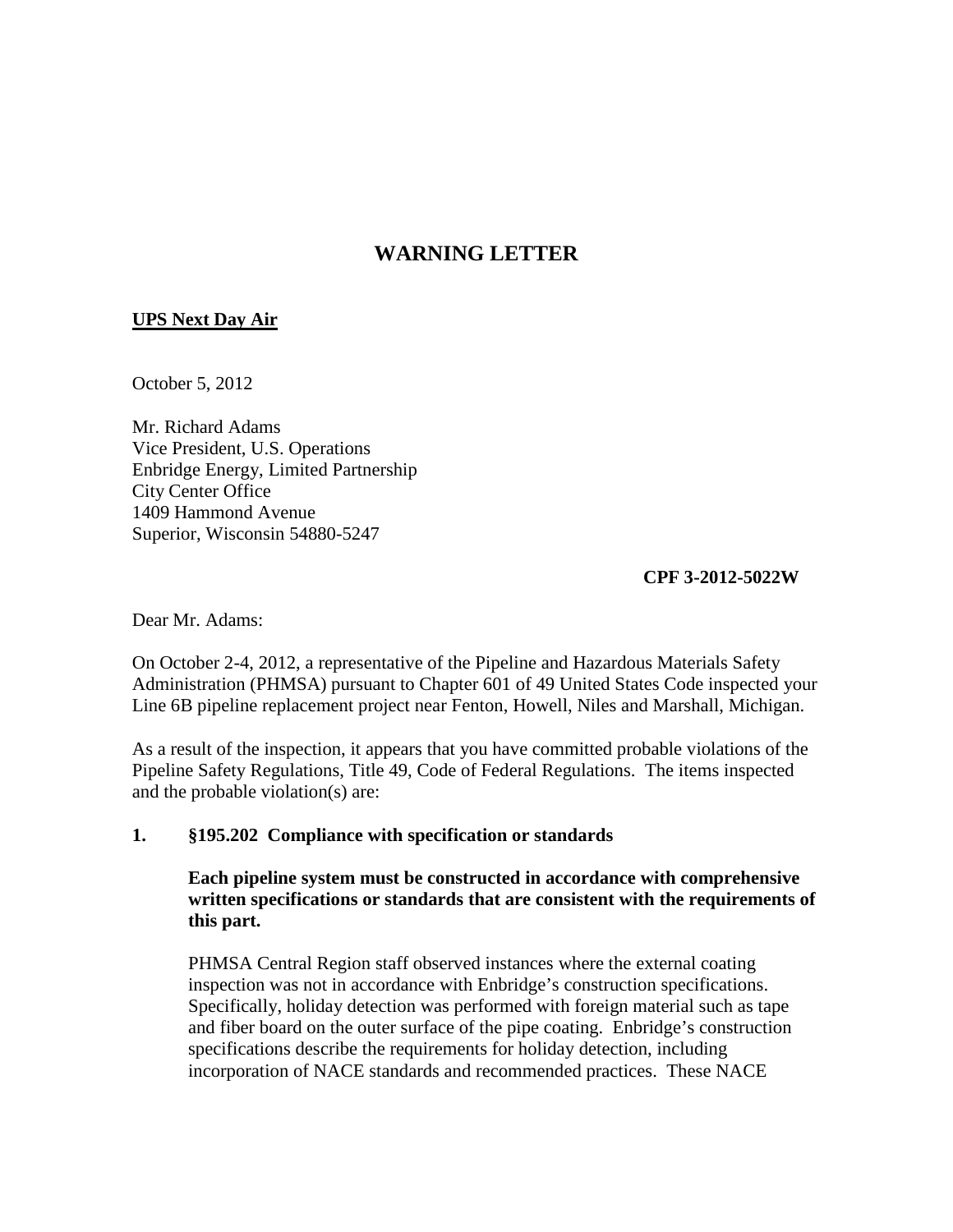documents state, "The exploring electrode shall maintain contact with the coated surface at all times" and "All foreign material that cause an increase in the distance between the exploring electrode and the coated surface must be removed prior to electrical inspection." Clearly, the tape and fiber board are foreign materials that cause an increase in the distance between the electrode and the coated surface, and must be removed prior to electrical inspection. Therefore, the holiday detection on the external coating was not properly performed as described in Enbridge's construction specifications.

### **2. §195.204 Inspection - General.**

**Inspection must be provided to ensure the installation of pipe or pipeline systems in accordance with the requirements of this subpart. No person may be used to perform inspections unless that person has been trained and is qualified in the phase of construction to be inspected.**

Enbridge's inspection of Line 6B was not adequate to ensure the installation of pipe was in accordance with Part 195 requirements. As described in Item 1 above, Central Region staff observed instances where the external coating inspection was not in accordance with the required Enbridge construction specifications. Pipe had already been inspected by Enbridge for coating holidays and lowered into the ground, yet foreign material on the unburied segment was observed by PHMSA staff. At PHMSA's behest the foreign material had to be removed and re-inspected prior to backfilling.

## **3. §195.222 Welders: Qualification of welders**

**(a) Each welder must be qualified in accordance with section 6 of API 1104 (ibr, see § 195.3 or section IX of the ASME Boiler and Pressure Vessel Code, (ibr, see § 195.3) except that a welder qualified under an earlier edition than listed in § 195.3 may weld but may not re-qualify under that earlier edition.**

A welder's qualification records were not consistent with Enbridge welding procedures, including verification and documentation that the qualification welding was performed per the essential variables described in the procedure. The qualification record was found to have a documented preheat of 250 °F which is below the preheat and inter-pass temperature of 300 °F specified in Enbridge's Weld Procedure Specification Procedure No. WP-103 Rev. 1 for branch fittings.

Under 49 United States Code, § 60122, you are subject to a civil penalty not to exceed \$100,000 for each violation for each day the violation persists up to a maximum of \$1,000,000 for any related series of violations. We have reviewed the circumstances and supporting documents involved in this case, and have decided not to conduct additional enforcement action or penalty assessment proceedings at this time. We advise you to correct the items identified in this letter. Failure to do so will result in Enbridge Energy, Limited Partnership being subject to additional enforcement action.